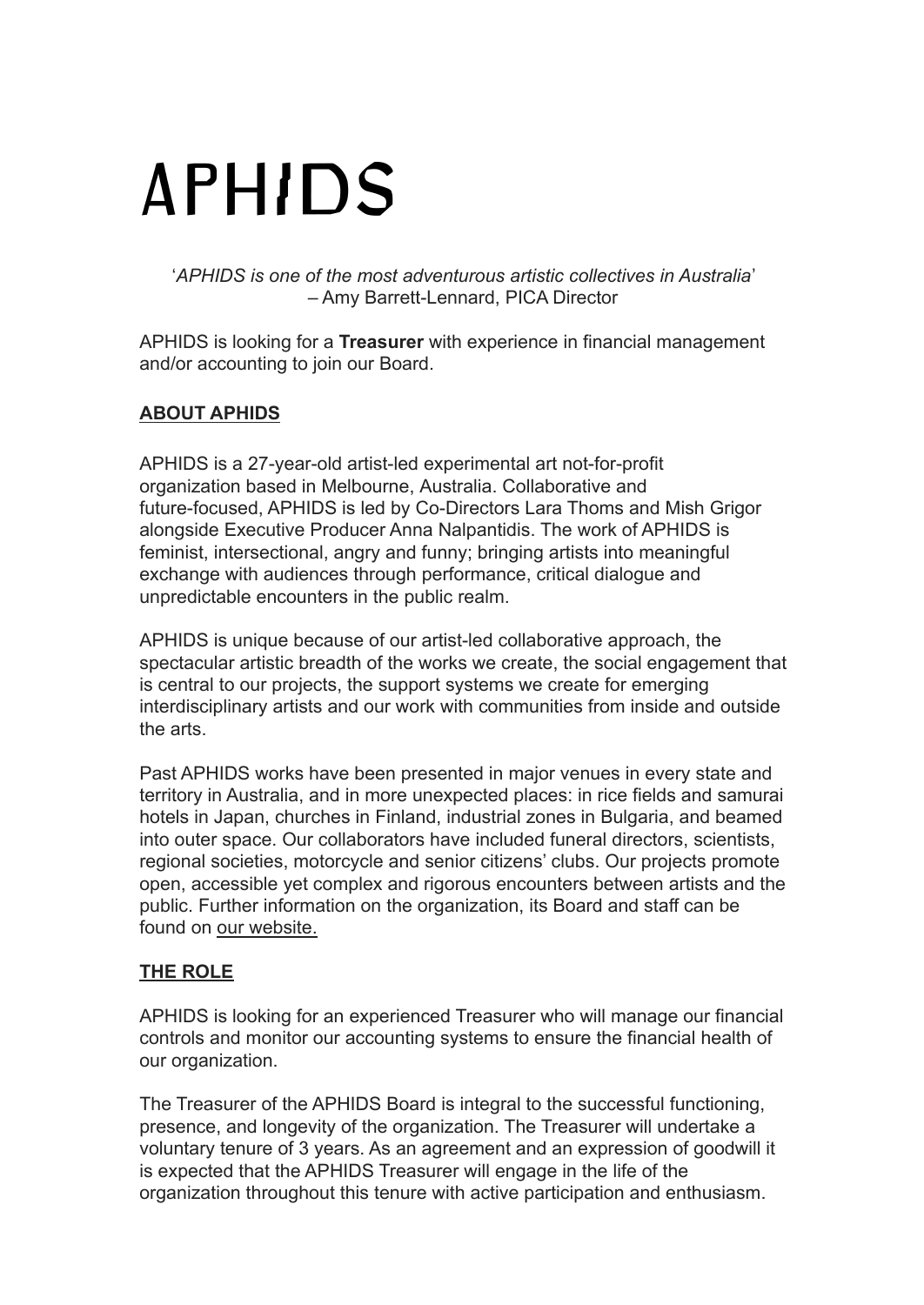The Treasurer will oversee the financial administration and operational performance of APHIDS and ensure the organization adheres to all legal accounting practices. The Treasurer will guide APHIDS financial policies, procedures, and financial reporting, advise the board on financial strategy, assess risks, and determine funding and investment opportunities.

## **KEY RESPONSIBILITIES**

#### Treasurer:

To ensure APHID's sustainability and viability, the Treasurer is responsible for:

- Ensuring the Board understands its financial obligations.
- Chairing the Finance, Audit and Risk Sub-Committee.
- Overseeing and providing advice on annual budgeting and forecasting, and reviewing performance against financial targets.
- Reviewing quarterly financial reports as necessary, particularly prior to them going to the Board for approval.
- Overseeing annual financial reports and the annual audit including liaising with accountant/financial auditors on behalf of the Board.
- Overseeing financial regulatory obligations and ensuring the organization complies with all applicable laws, standards, guidelines, and regulations, such as GST, payroll tax, superannuation, fringe benefits tax, and statutory compliance requirements.
- Advising on key changes to regulations or legislation relating to accounting or audit standards, ATO, ACNC or Fair Work.
- Reviewing internal processes and reporting methods.
- Providing financial and analytical support to the Executive Producer and Co-Directors to track how much APHIDS owns, how much money APHIDS can access, income sources, and expenditure.
- Regular meetings with the Executive Director.

## Board member:

As a Board member, the Treasurer is responsible for:

- Facilitating the governance of APHIDS.
- Supporting the strategic direction and priorities of the organization.
- Ensuring that the development and implementation of policies, procedures and projects are consistent with the vision and strategic plan mission.
- Participating in development and oversight of risk management frameworks and policies.
- Supporting and overseeing the work of the executive team.
- Keeping abreast of the sector locally and internationally, and be informed of any important developments of funding, presentation, and development of new work.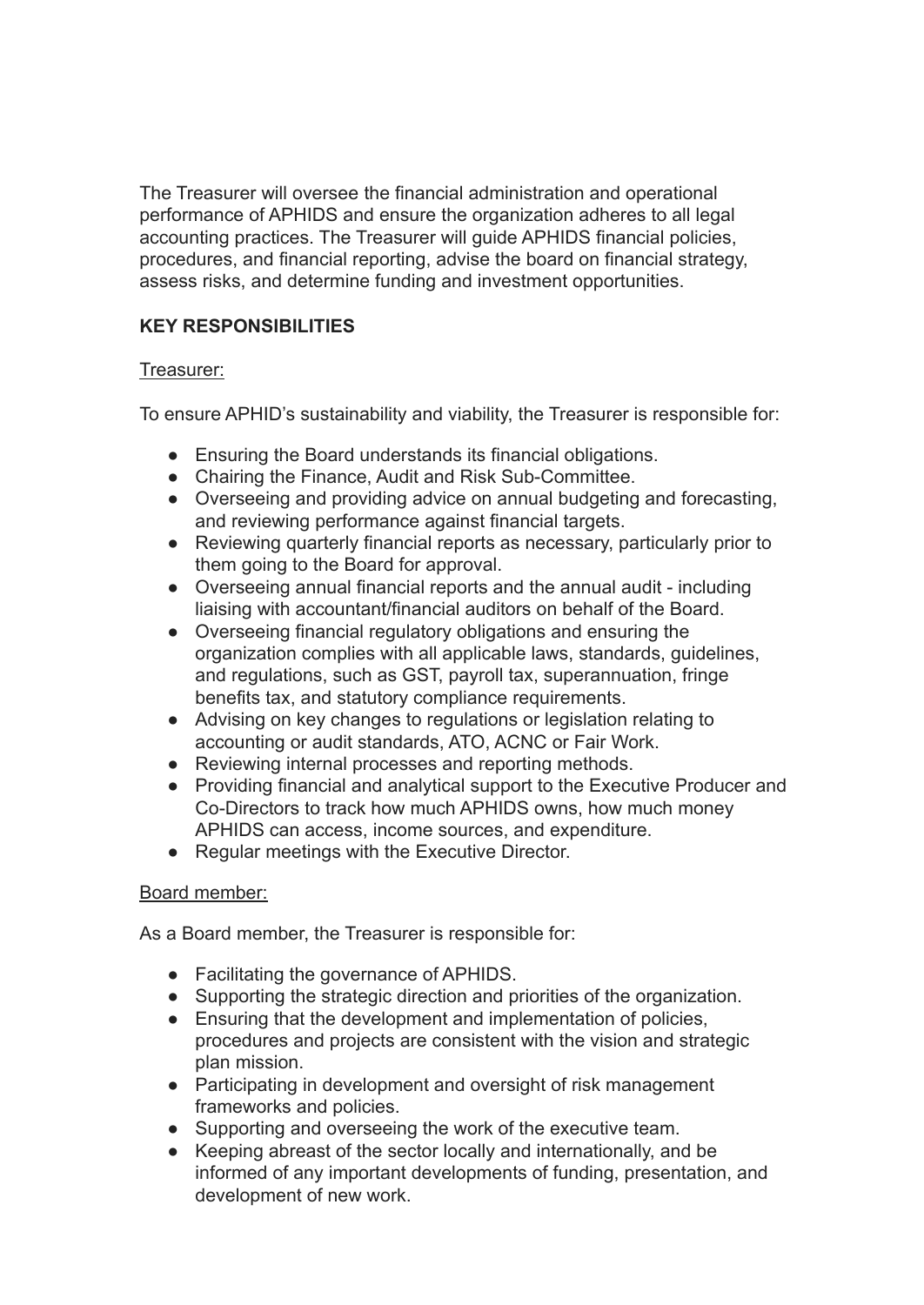# **KNOWLEDGE, SKILLS, AND EXPERIENCE**

#### **Essential**

- Experience in financial management, including organizational planning, financial and human resources.
- Experience in accounting and budget management, preferably in the not-for-profit sector.
- Experience drafting and presenting financial reports.
- Experience of arts board management or relevant financial management role working within an arts organization.
- Experience using bookkeeping software (including Xero or equivalent).
- Experience in governance and strategy that is inclusive and engaging.
- Knowledge of relevant accounting and financial legislation and practices.
- Knowledge of governance and acceptance of the legal duties, responsibilities, and liabilities of trusteeship.

#### Desirable

- It is desirable that the Treasurer is a practicing CPA or CA.
- Previous experience as a Treasurer on a Board.
- Bachelor's or master's degree in finance, accounting, or relevant field.

# **PERSONAL QUALITIES**

- Passionate about equality, diversity, and inclusion, valuing differences to make better decisions and inclusive outcomes.
- High levels of enthusiasm, energy, and advocacy to stimulate strong commitment to APHIDS' mission and vision, and to commit to the duties and responsibilities of the Board.
- A collaborative approach to organizational growth and development, and emotional intelligence with a focus on effective relationships.

## **TIME COMMITMENT**

This is a voluntary position, requiring a time commitment of up to 2 days per month. Board meetings are held approximately five times per year, including a strategy planning day. The Treasurer is the Chair of the Finance, Risk and Audit Committee – which also meets prior to each Board meeting. The Treasurer will be required to meet with the Co-Directors/Executive Producer monthly or as required, attend APHIDS public and private events, and become involved in the life of the organization beyond the Board.